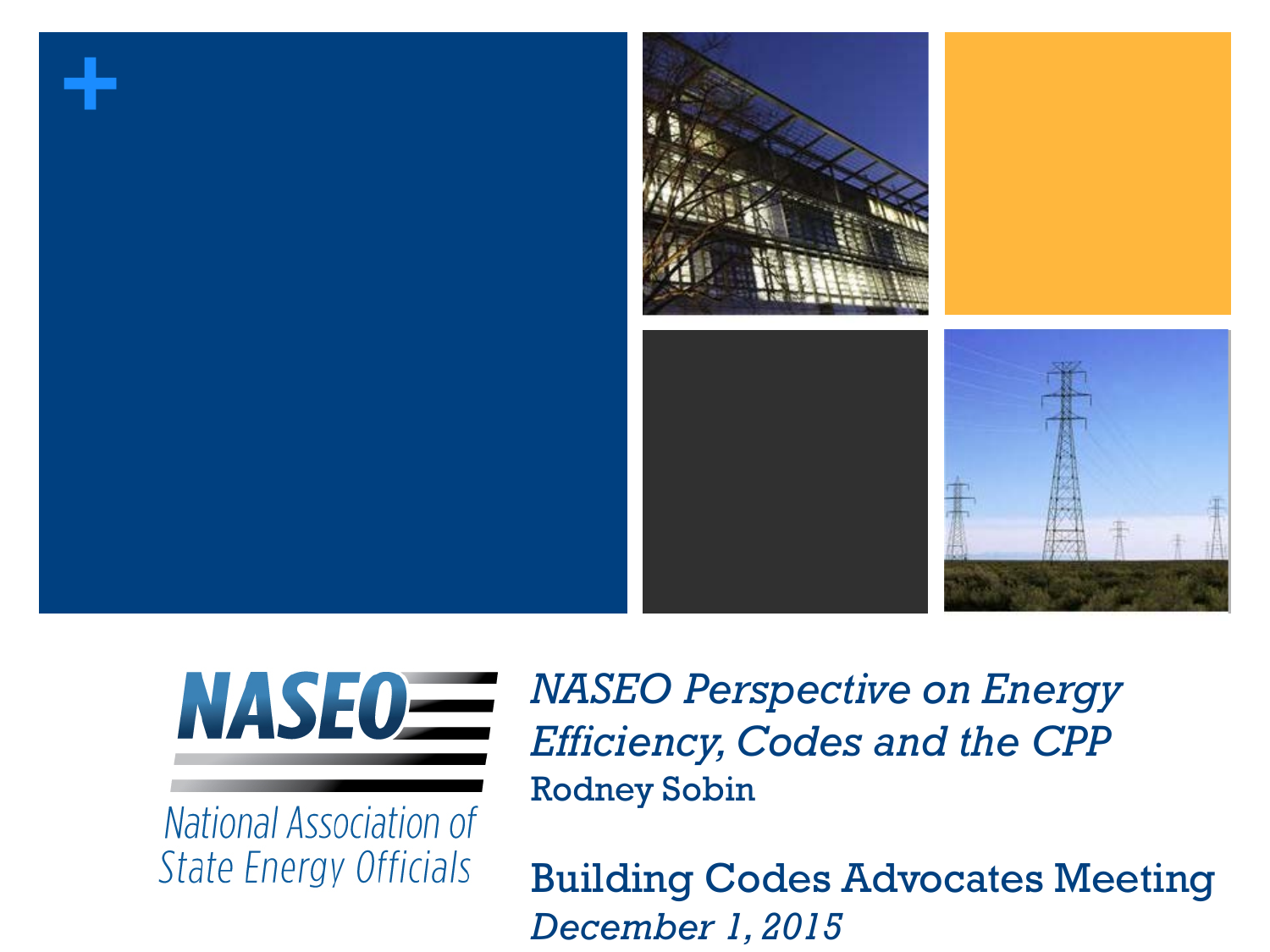## **+***About NASEO and State Energy Offices*

- NASEO represents the 56 governor-designated energy offices **from each state and territory.** *State Energy Directors***:**
	- Advise governors, legislatures, and regulators
	- **Advance practical energy policies and support energy** technology research, demonstration, and deployment
	- **Partner with the private sector to accelerate energy-related** economic development and enhance environmental quality
	- **Engage in the development of state energy policies and the** oversight of billions of dollars in state-based energy funding
	- **Lead state energy policy planning in most states**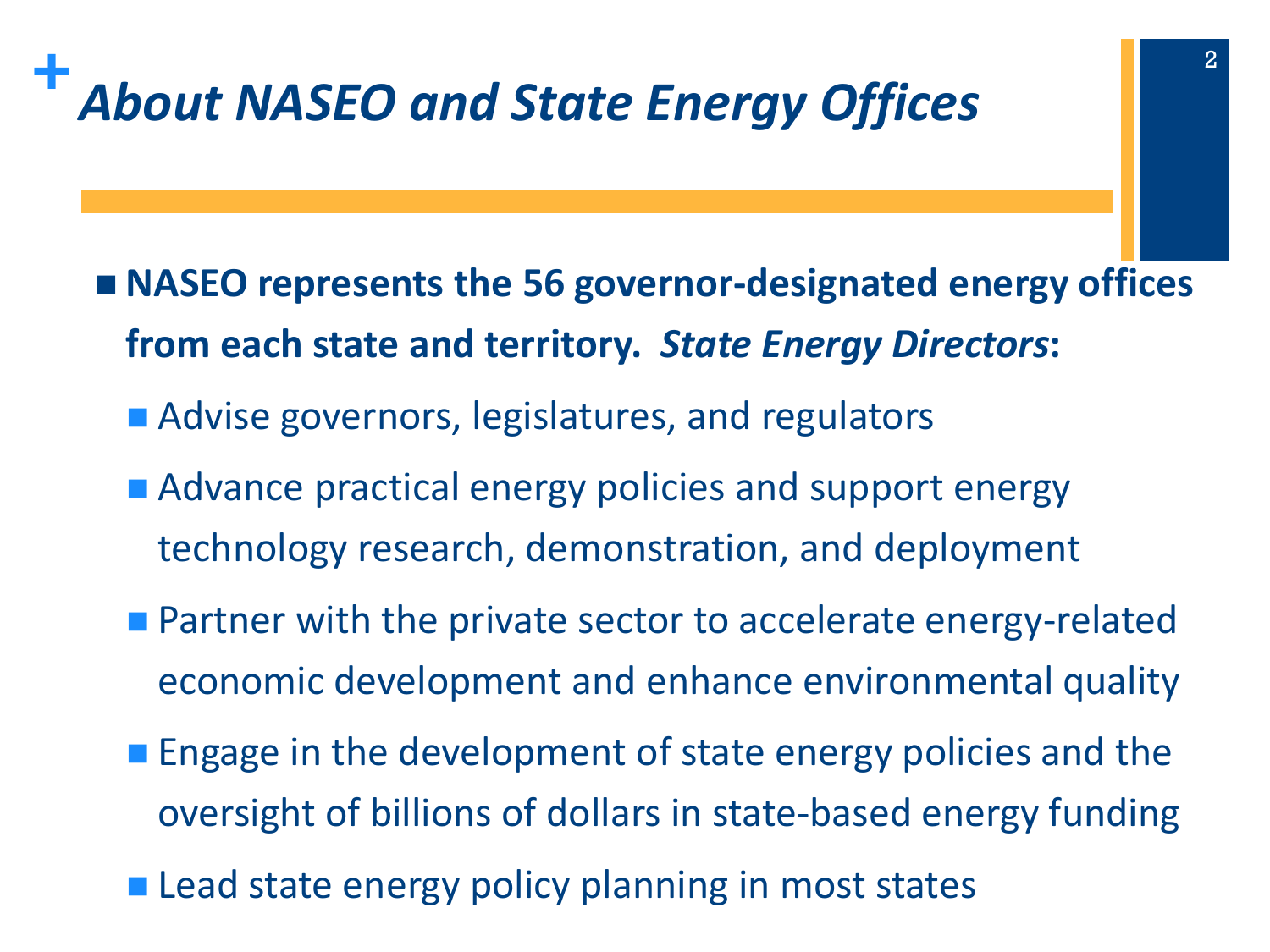## **+NASEO's Affiliates**

*A robust and engaged network of +60 private-sector partners, including representatives from business, trade associations, nonprofit organizations, educational institutions, laboratories, and government.* 

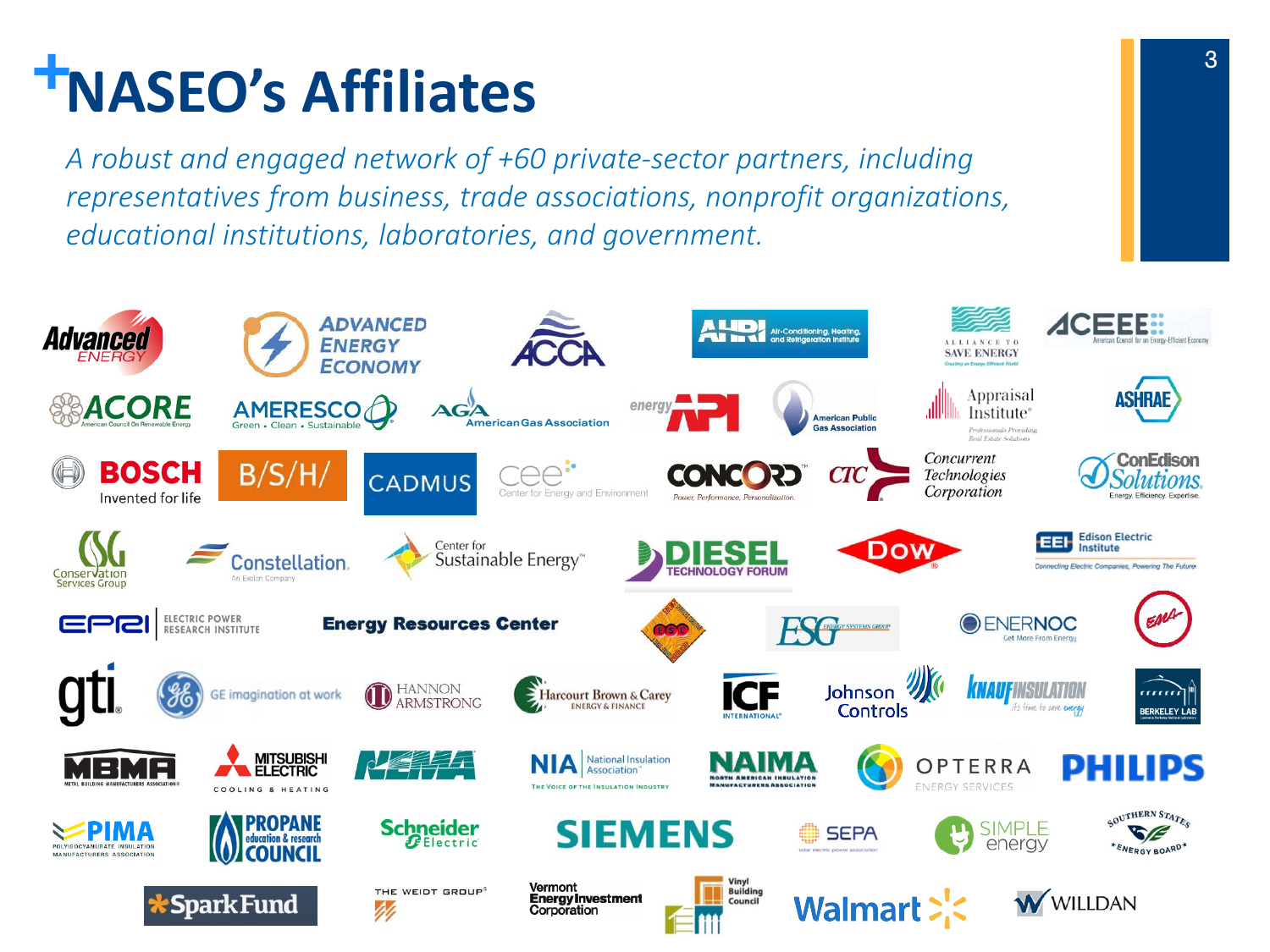

■ New frontier for Clean Air Act

- $\blacksquare$  Modest CAA §111(d) experience; little CO<sub>2</sub> regulatory experience
- Complexity of electricity system
	- **Interstate flows, changing technologies, reliability and affordability,** environmental rules, varied utility regulation and governance (IOUs, coops, public power; integrated and deregulated)

#### ■ Multi-agency/jurisdiction relevance and responsibilities

- State Energy Offices, Air Quality Agencies, Public Utility Commissions…and others—code officials
- **Relative unfamiliarity with each others' jobs and challenges**
- Complexity of the rule
	- **Just plain complex!**
	- **Filexibility and multiple state pathways good but comes with** uncertainty
- ...did I mention a bit of political contention?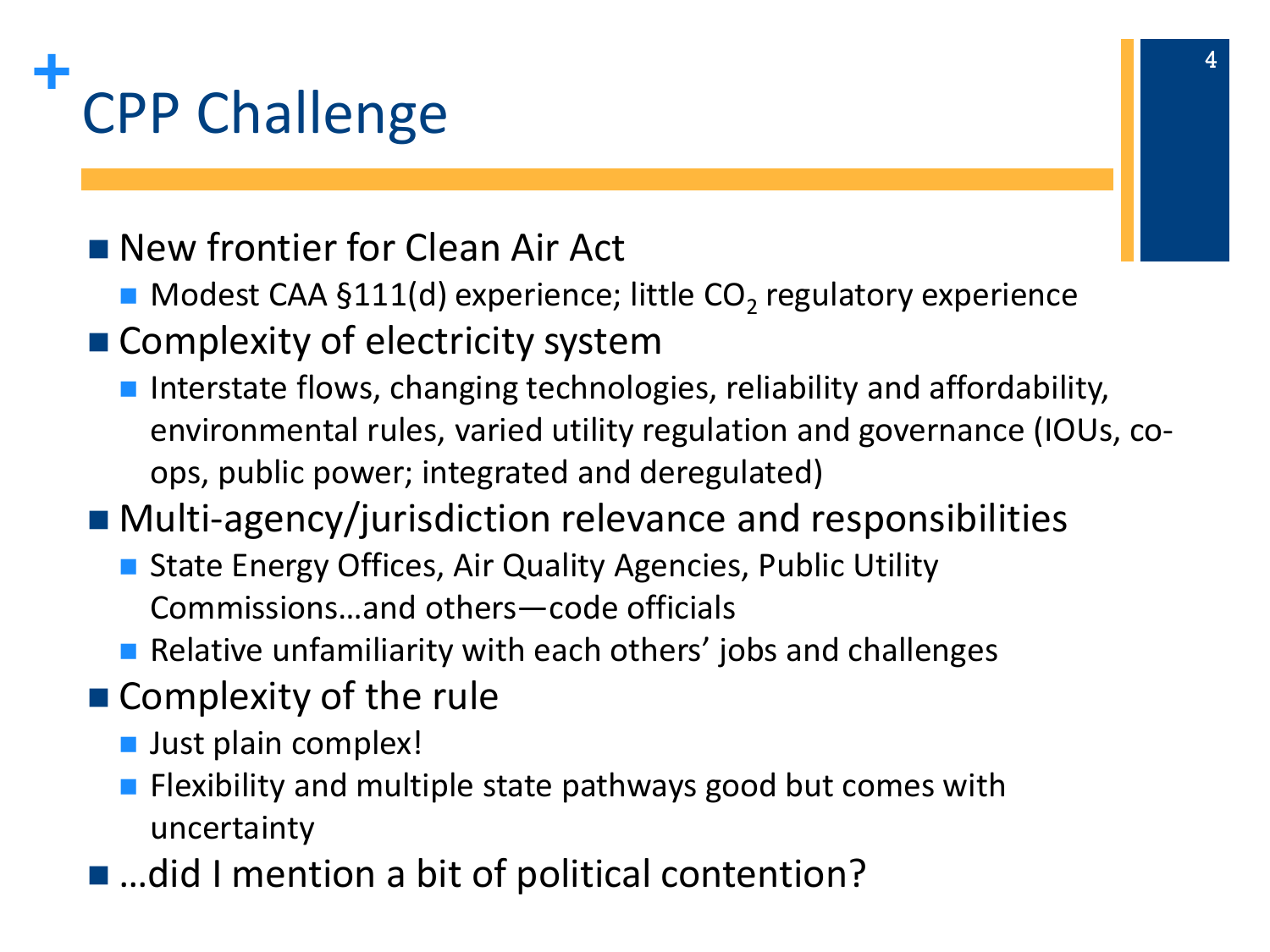## **+** NASEO CPP Approach

- **NASEO** has not taken a position on the CPP
- **Supports inter- and intra-state discussion** 
	- State Energy Offices, Air Quality Agencies, PUCs
	- NASEO, NACAA, NARUC "3Ns" process
	- …and wider stakeholder engagement
- Recognizes electricity system's rapidly changing technological, regulatory, economic environment
- As CPP proceeds NASEO seeks:
	- $\blacksquare$  electricity system reliability and affordability
	- **E** compliance flexibility for states
	- **E** least-cost and "no regrets" compliance opportunities
		- **E** energy efficiency (supply and demand sides), distributed resources, voluntary actions
		- EE multiple benefits  $(5,$  emissions, reliability, jobs) but challenges (awareness, rate structures, split incentives, first cost, quantification)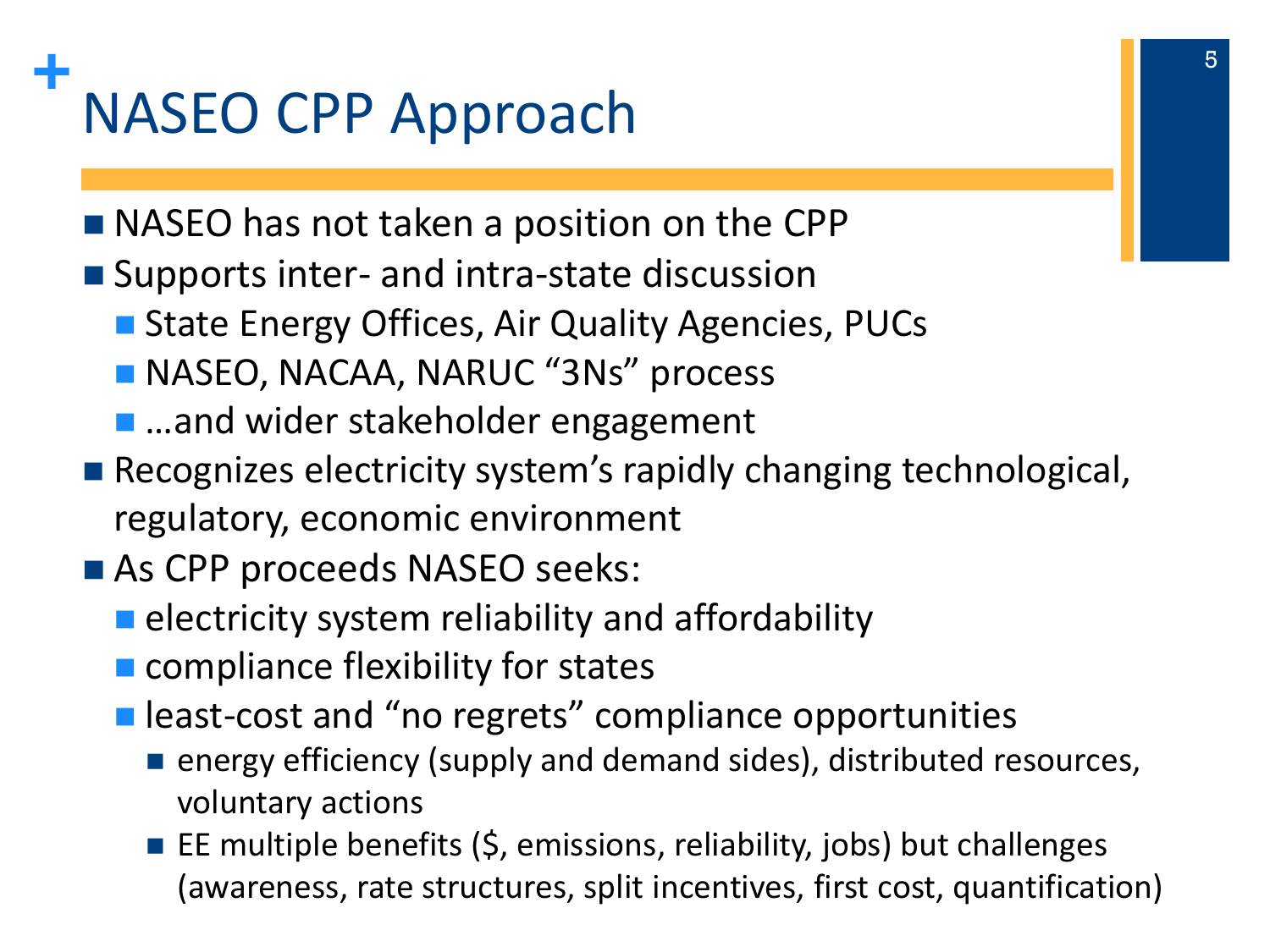## **+** CPP State Choices

■ States will need to make basic compliance pathway decisions

- Rate-based v. mass-based targets
- Electrical generating unit (EGU)-only compliance v. state measures
- Single-state compliance, multi-state trading of credits or allowances, or multistate plans
- **Implications for compliance plan development** 
	- Who will have compliance obligations?
	- $\blacksquare$  Federal v. state enforceability
	- Role of evaluation, measurement & verification (EM&V)
	- Tracking and trading of credits or allowances—intra-, inter-state
	- State policies—energy efficiency resource standards (EERS), renewable portfolio standards (RPS), trading or allocation of credits/allowances, rate design, energy planning, energy codes, etc.
	- What happens in case of underperformance?
- **Many states have many questions**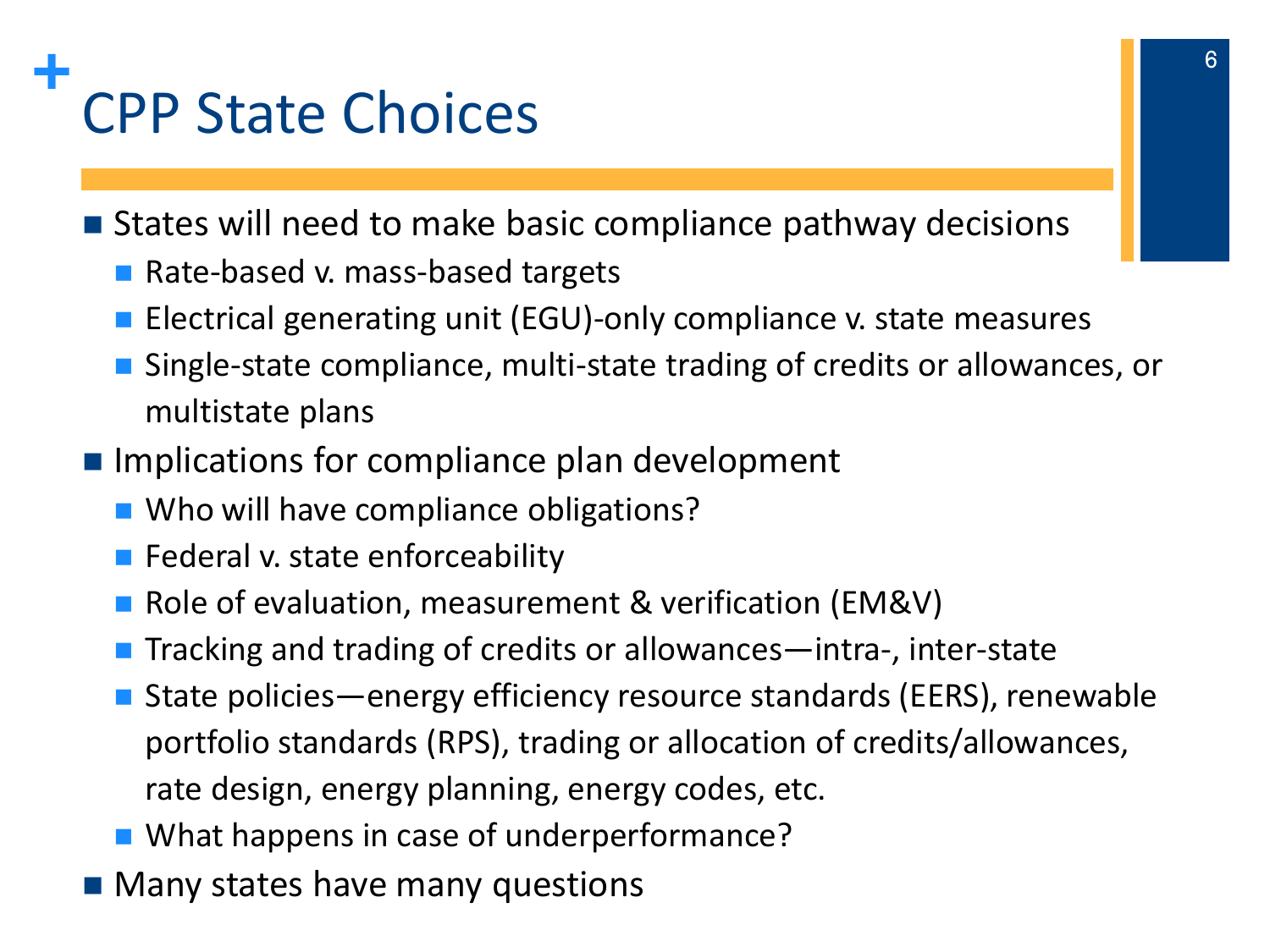## **+** CPP State Pathway Options



[EPA graphic]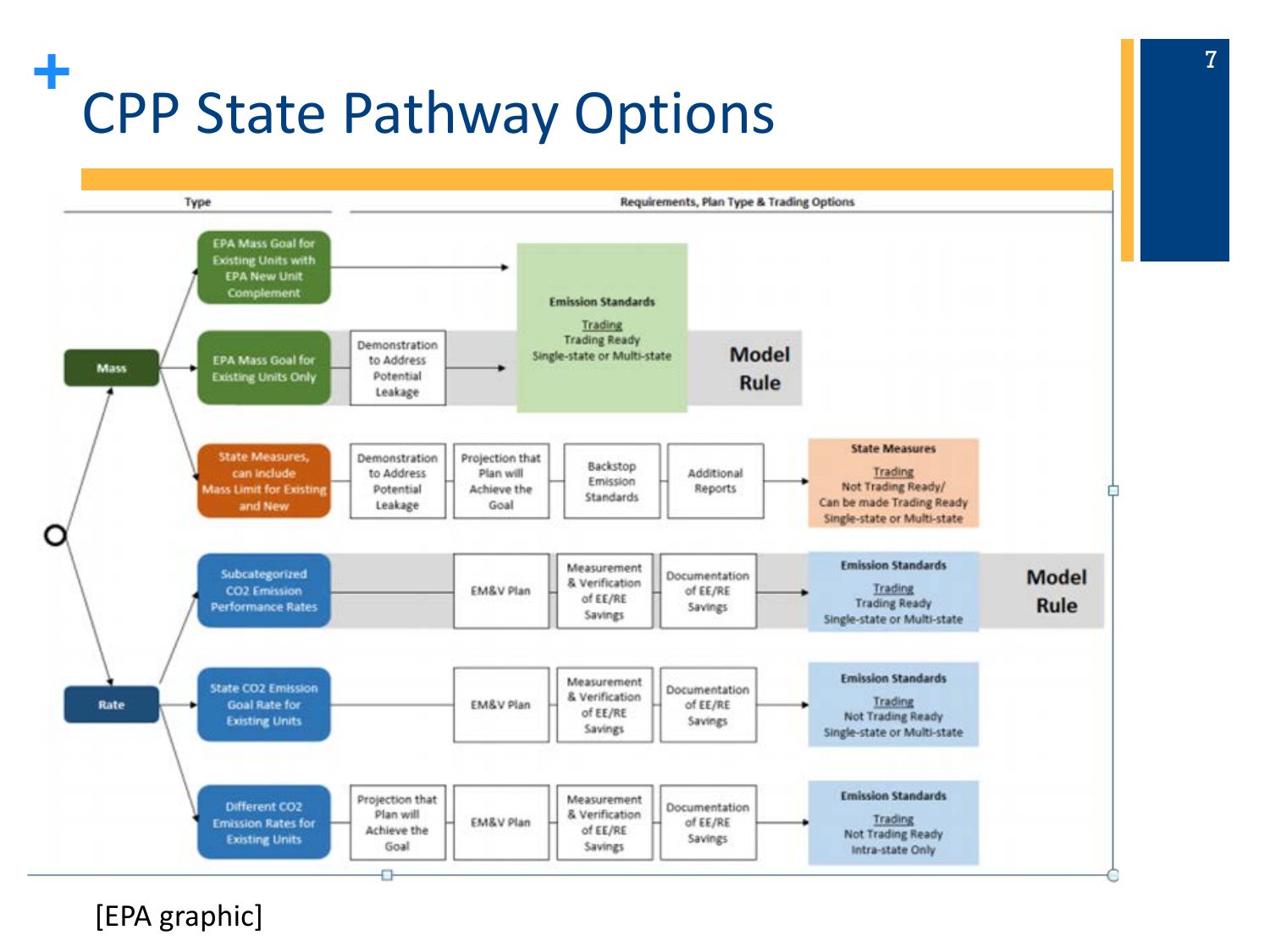## **+** Energy Efficiency in CPP

**EL** "building block" removed but not relevant to compliance

- $\blacksquare$  EPA encourages EE
	- **Supports, recognizes ratepayer and non-ratepayer EE**
	- Can work in both rate- and mass-based systems
	- Can be part of state measures approach
	- Simplified accounting—don't need marginal emission impact nor interstate adjustment
	- Model rule, EM&V guidance, trading-ready
	- Clean Energy Incentive Program—low-income EE
- But
	- EM&V guidance complex—don't let perfect be enemy of the good
	- **EXECT** EE won't "happen automatically" under mass
	- **EXA** EE omitted from proposed federal plan (rate-based)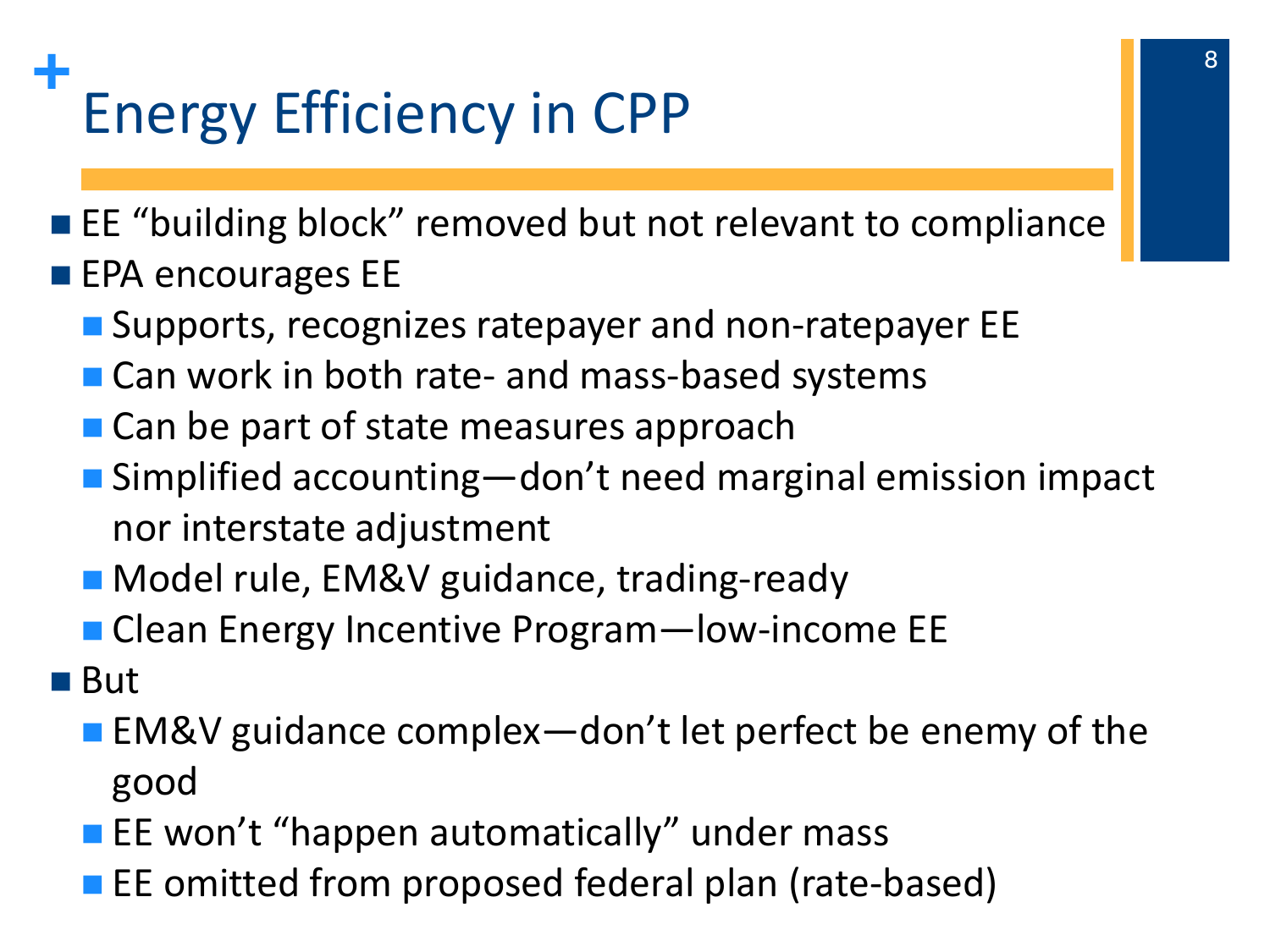## **+** Mass v. Rate-Based Approach:

- Rate-Based Approach
	- Set emissions-rate target (lbs  $CO<sub>2</sub>/MWh$ )
	- **EXTER FE reduces demand from affected EGUs, so lowers emissions**
	- Earn emission rate credits (ERCs) to sell to EGUs
	- Need EM&V, ERC tracking system
- Mass-Based Approach
	- Set mass target (tons  $CO<sub>2</sub>$ )
	- **EXA** EE should reduce emissions—automatically "counts"
	- No EE "credit" but could have "set-aside" or other allowances allocation approach **Allowances for Power Plants**
	- **May need underlying EE drivers:** EERS, codes, perf. contracting, etc.

#### *Can't trade between rate and mass.*

Adapted from Institute for Industrial Productivity



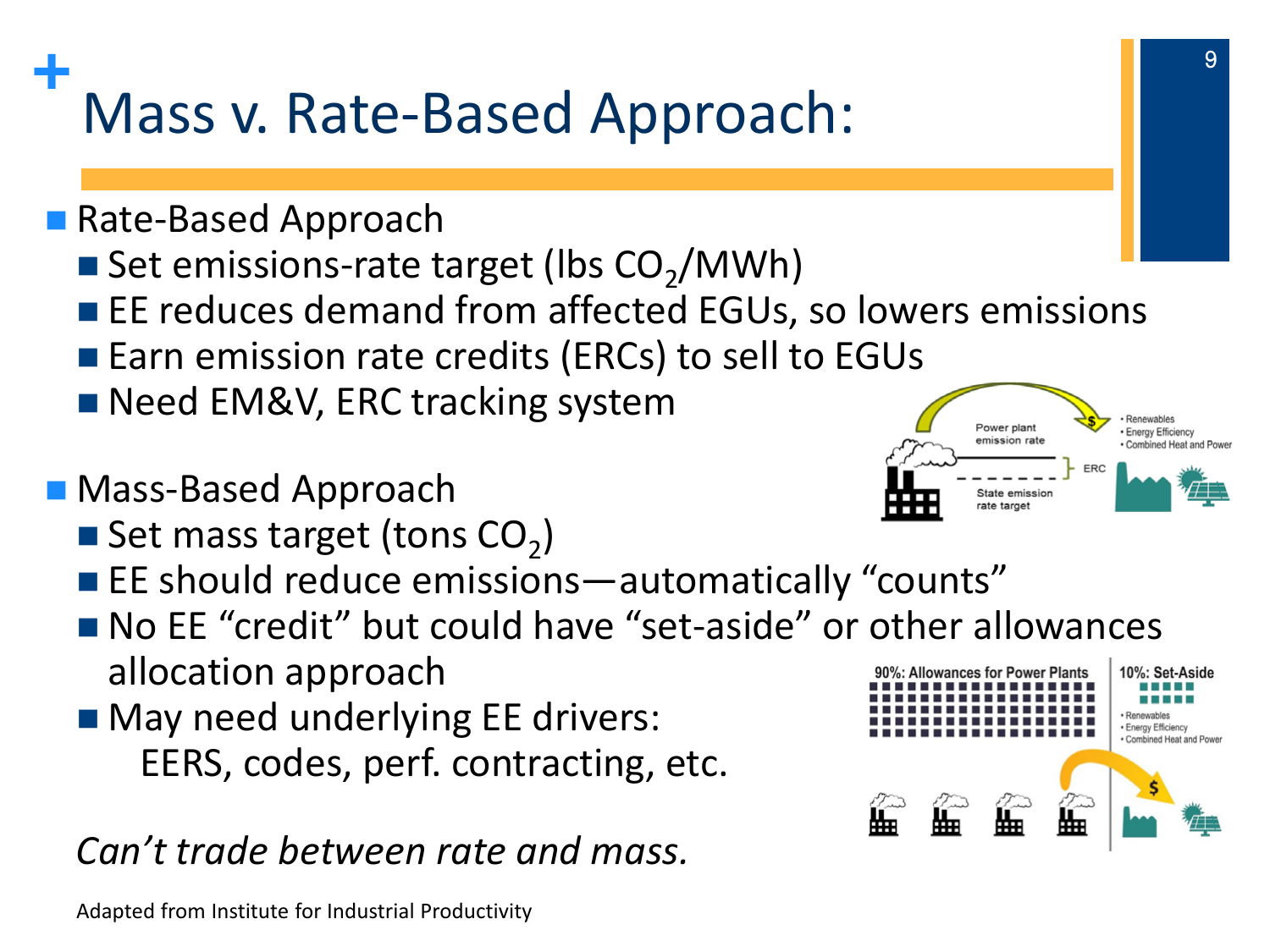## **+** Energy Efficiency Opportunities

#### **Electric utility ratepayer programs**

- **Investor-owned, public power, and cooperative utilities**
- Avg. 4.6¢/kWh (LBNL);  $\sim$ \$7B per year (CEE)

#### ■ Non-ratepayer policies and programs

- **Codes** (more later)
- **Energy Savings Performance Contracts (ESPC)**
- Industrial efficiency (e.g., Superior Energy Performance)
- Combined heat and power (CHP)
- **Energy financing programs (e.g., WHEEL, C-PACE)**
- **Neatherization**
- Above-code construction, renovation, retrofit
- **Benchmarking, disclosure, retrocommissioning** (…)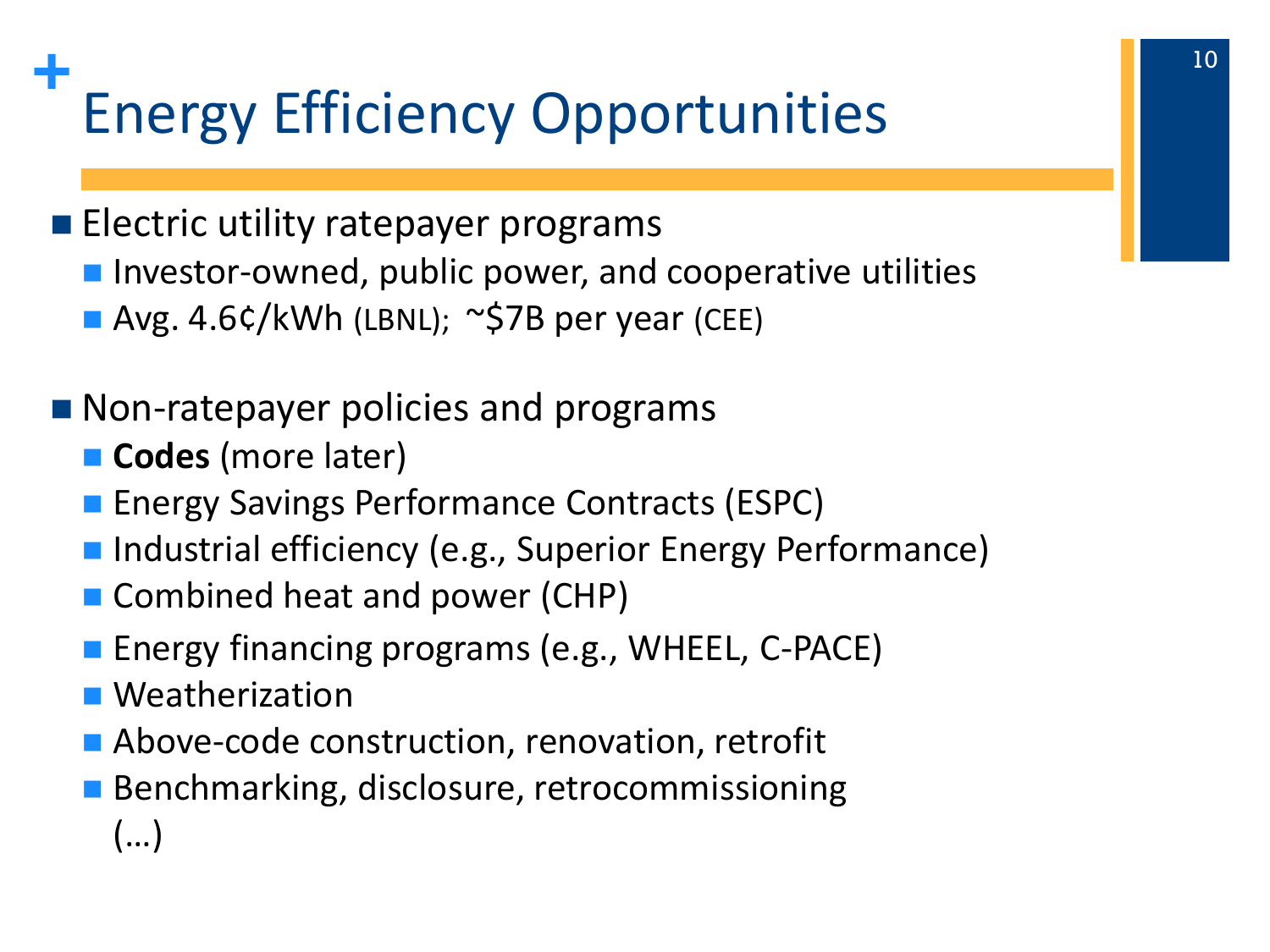## **+** Energy Efficiency Opportunities



[Levelized Cost of Electricity (\$/MWh), Lazard, Version 8, 2014]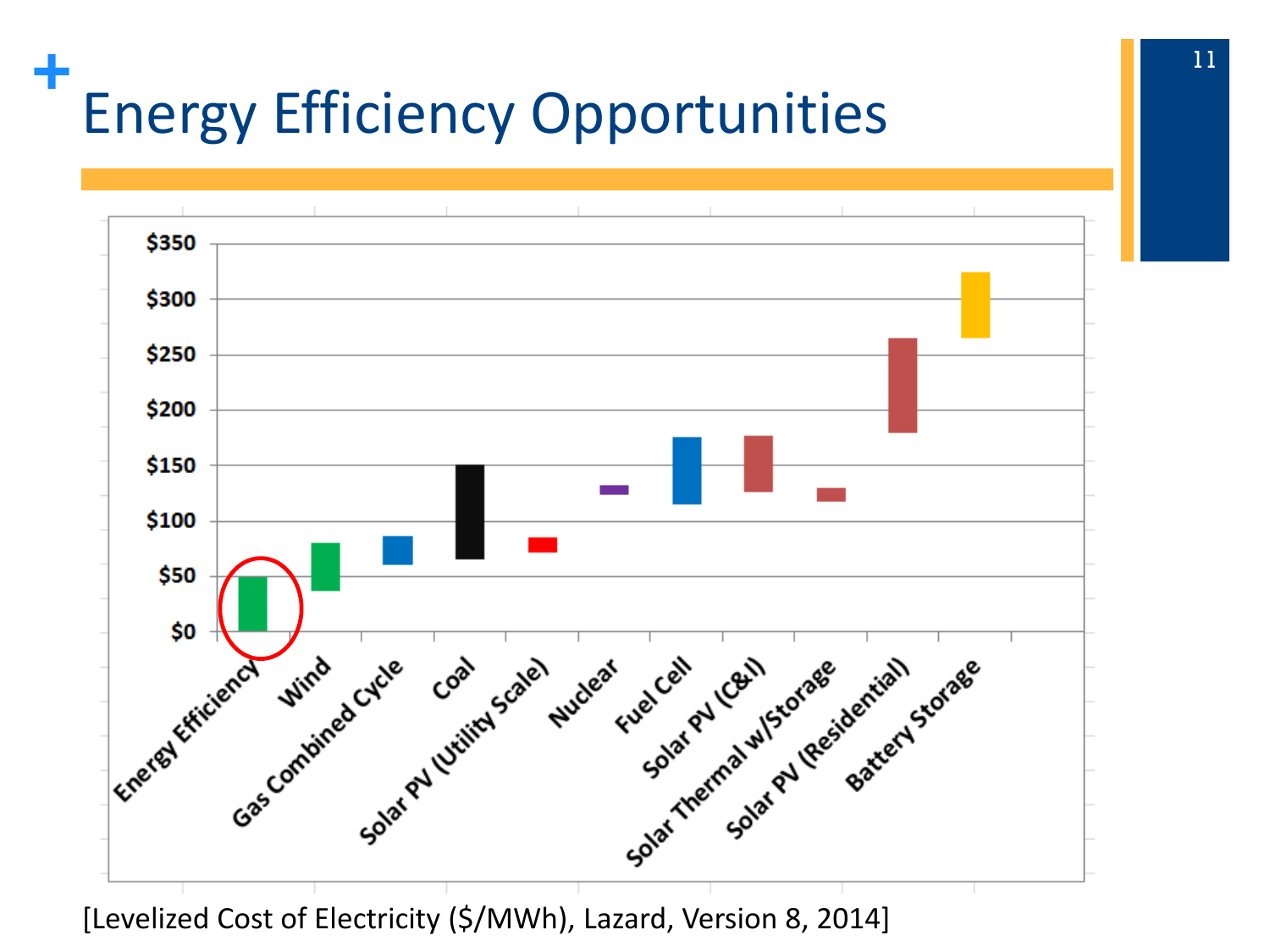### **+** NASEO CPP Activities and Next Steps

#### **The 3Ns:**

- NASEO, National Association of Clean Air Agencies (NACAA), National Association of Regulatory Utility Commissioners (NARUC) cooperation
- Discussions among SEOs, air regulators, PUCs
- Wider engagement with public, private, and NGO stakeholders
- 3N consensus Energy Efficiency Principles--reliability, national energy efficiency registry, early action
- 3N Efficiency Case Studies and Plan Language Meetings
- Collateral and related products and efforts:
	- NASEO EE Strategies for CPP Compliance Report, example plan language
	- Energy Efficient Codes Coalition *CPP Energy Code Emissions Calculator*
	- ACEEE templates and calculator
	- CHP, ESCO/ESPC, Industrial EE papers and templates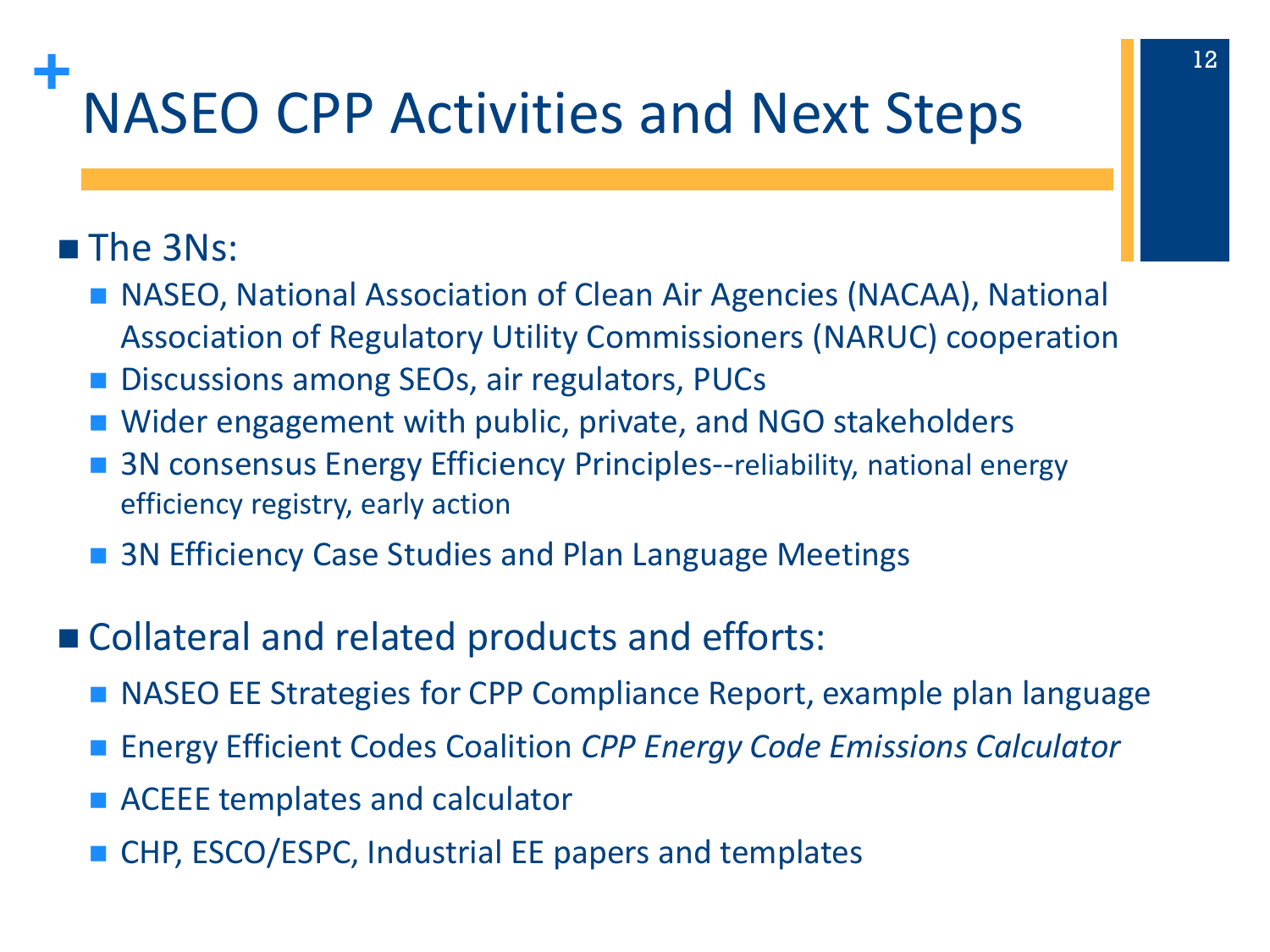### **+** NASEO CPP Activities and Next Steps

- Continued 3N collaboration and events
- Broader engagement; state engagement
- NASEO-EPA National Call (August 2015)
- NASEO Annual Meeting and CPP Workshop (Sept. 2015)
- **CPP Resource Hub: [cpp.naseo.org/](http://www.cpp.naseo.org/)**
	- "Answers to State Questions" ("ASQ") for SEOs and other state officials—with ACEEE, RAP, E4The Future
- DOE residential codes study: TX with SPEER
- EE Registry concept: Collaboration with The Climate Registry, E4TheFuture, states (DOE SEP award—TN lead)
- Others' workshops, events
- Comments, engagement on proposed federal plan, EM&V guidance, Clean Energy Incentive Program